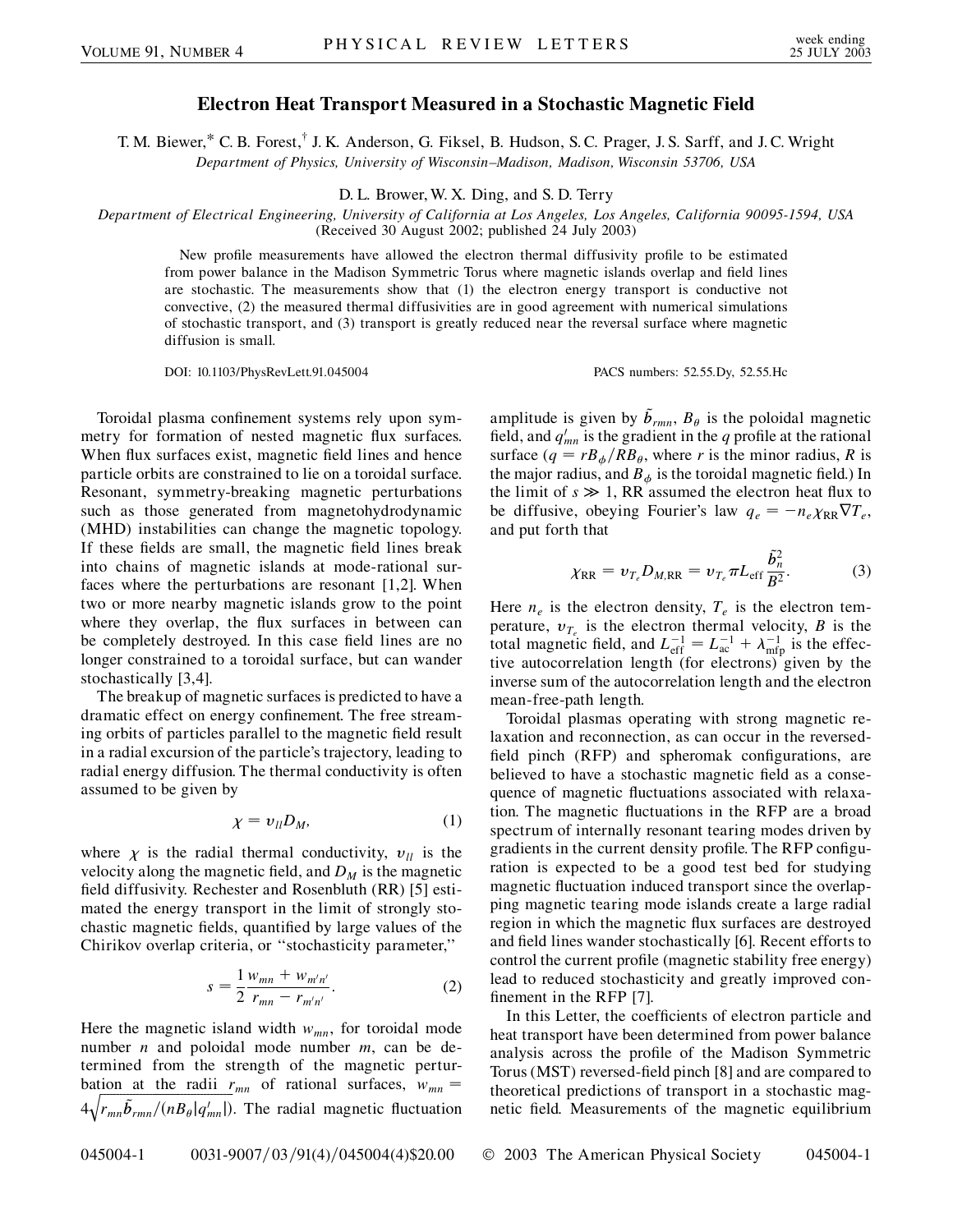and modeling of the internal magnetic fluctuations (constrained by measurements on the plasma boundary) are used to numerically estimate the stochastic wandering of field lines in the plasma core  $(D_M)$ ; the measured transport coefficients are consistent (within experimental uncertainty) with the predictions from the model [Eq. (1)]. Moreover, both the experiment and simulation show strong reduction in the thermal transport in the edge region where magnetic field line diffusion is small.

This analysis has been made possible for the first time on the MST [9] by a number of new, time-resolved profile diagnostics. In particular, an upgraded Thomson scattering diagnostic [10] has been used to measure the electron temperature profile evolution. Additionally, the time evolving current density profile has been determined from equilibrium reconstructions constrained by measurements of Faraday rotation [11] and on-axis magnetic field strength [12]. The equilibrium reconstructions provide two critical components for the analysis. First, they provide the *q* profile and hence the location of each rational surface. Second, the time sequence of equilibriums can be used to determine the internal parallel electric field profile [13]; this information has provided a new technique for estimating the Ohmic power deposition profile that does not rely upon modeling of the plasma resistivity.

The measurements presented in this Letter are representative of transport in standard MST RFP plasmas which exhibit a sawtooth cycle of MHD relaxation [14,15]; these plasmas do not exhibit enhanced confinement as observed during pulsed poloidal current drive [7]. The transport analysis presented is from a phase of the sawtooth cycle between crashes (i.e., 1.25 ms before the next crash). The sawtooth period is  $\sim$ 6 ms. Typical pulse lengths for the experiments reported here were 70 ms, with electron temperature  $T_e \sim 325$  eV, plasma current  $I_p \sim 385$  kA, and a line-averaged electron density  $n_e \sim$  $1.1 \times 10^{19}$  m<sup>-3</sup>. The MST is a large sized reversed-field pinch experiment, with a major radius of 1.5 m and a minor radius of 0.52 m. The mode amplitudes in the MST are resolved up to  $n = 15$  by a 32 element toroidal magnetic probe array.

The equilibrium field and the Ohmic power deposition profile have been determined from equilibrium reconstruction techniques. The MSTFIT code solves the Grad-Shafranov equation in the toroidal geometry of the MST, calculating a least- $\chi^2$  fit to the experimentally measured data. Shown in Fig. 1 are the flux surface-mapped, least- $\chi^2$ -spline fits to the electron temperature and density measurements. The fitting technique is discussed extensively in Ref. [16]. The 6 ms sawtooth cycle is divided for analysis into 12 time slices, at 0.5 ms intervals. At each time slice, the plasma equilibrium magnetic field profiles are determined from solutions to the Grad-Shafranov equation.

Utilizing finite time difference of sequences of neighboring equilibriums, time derivatives of the toroidal and 045004-2 045004-2

poloidal flux are determined which provide the poloidal and toroidal electric field profiles and the time rate of change of the stored magnetic energy. From the electric and magnetic field profiles, along with the change in the magnetic energy, the Ohmic input power profile is calculated using Poynting's theorem (**EJ**). Calculating the power deposition profile in this way partially accounts for the MHD dynamo mechanism in that any dynamogenerated current is included in the measured current density profile. In the MST the dynamo  $EMF$ ,  $\langle \tilde{\mathbf{v}} \times \mathbf{B} \rangle$ , is measured to be small between sawtooth crashes [17]; hence, dissipation associated with dynamo-related turbulence  $(\tilde{E} \cdot \tilde{j})$  is expected to be small between crashes. Electromagnetic energy transfer within the plasma volume caused by the dynamo is also small between crashes.

From the Ohmic input power deposition profile the electron thermal conductivity is calculated through local power balance considerations. The Ohmic input power is by far the dominant term in the local power balance, but collisional losses of energy to both the ions and impurities are taken into account, as well as radiative losses and ambipolar losses from electron movement in the radial electric field [18]. From the total electron heat flux the measured convective heat flux  $(\frac{5}{2}\Gamma_e T_e)$  is subtracted, yielding the conductive heat flux. From Fig. 1(c) it is clear that the convective heat flux is a small correction, accounting for less than 10% of the total heat flux at all radii. The electron thermal conductivity profile is found using Fourier's law, dividing the conductive heat flux by the product of the measured density and the measured temperature gradient. Previous measurements have shown the heat loss at the edge of the plasma to be primarily convective [19]; however, there are significant differences between the two experiments (e.g., this experiment was free of external probes, it was at nearly double the plasma current, and the particle confinement time for the plasmas studied here is measured to be 4 times longer.)

To investigate the magnetic structure of the MST, the field stochasticity was numerically simulated using the nonlinear DEBS code. DEBS solves the nonlinear MHD equations in doubly periodic, cylindrical geometry to produce the evolving magnetic fluctuation eigenfunctions [20]. The *q*-profile representation of the equilibrium magnetic field profiles is shown in Fig. 2(a). For these calculations, DEBS is initialized with the measured resistivity profile from the experiment, and run at a Lundquist number of  $S \sim 10^6$ . The experimental Lundquist number is  $S \sim 3 \times 10^6$ . The DEBS simulations reproduce several of the observed experimental features, including the spectrum of dominant modes and the sawtooth period. The toroidal and poloidal eigenfunction amplitudes are compared at the perfectly conducting wall to the value of the wall-measured toroidal and poloidal mode amplitudes. This normalization factor (which is 1*:*7 and varies from mode to mode) can then be applied to the radial eigenfunctions, shown in Fig. 2(b), to estimate the radial mode amplitudes in the experiment. Figure 2(c) is a puncture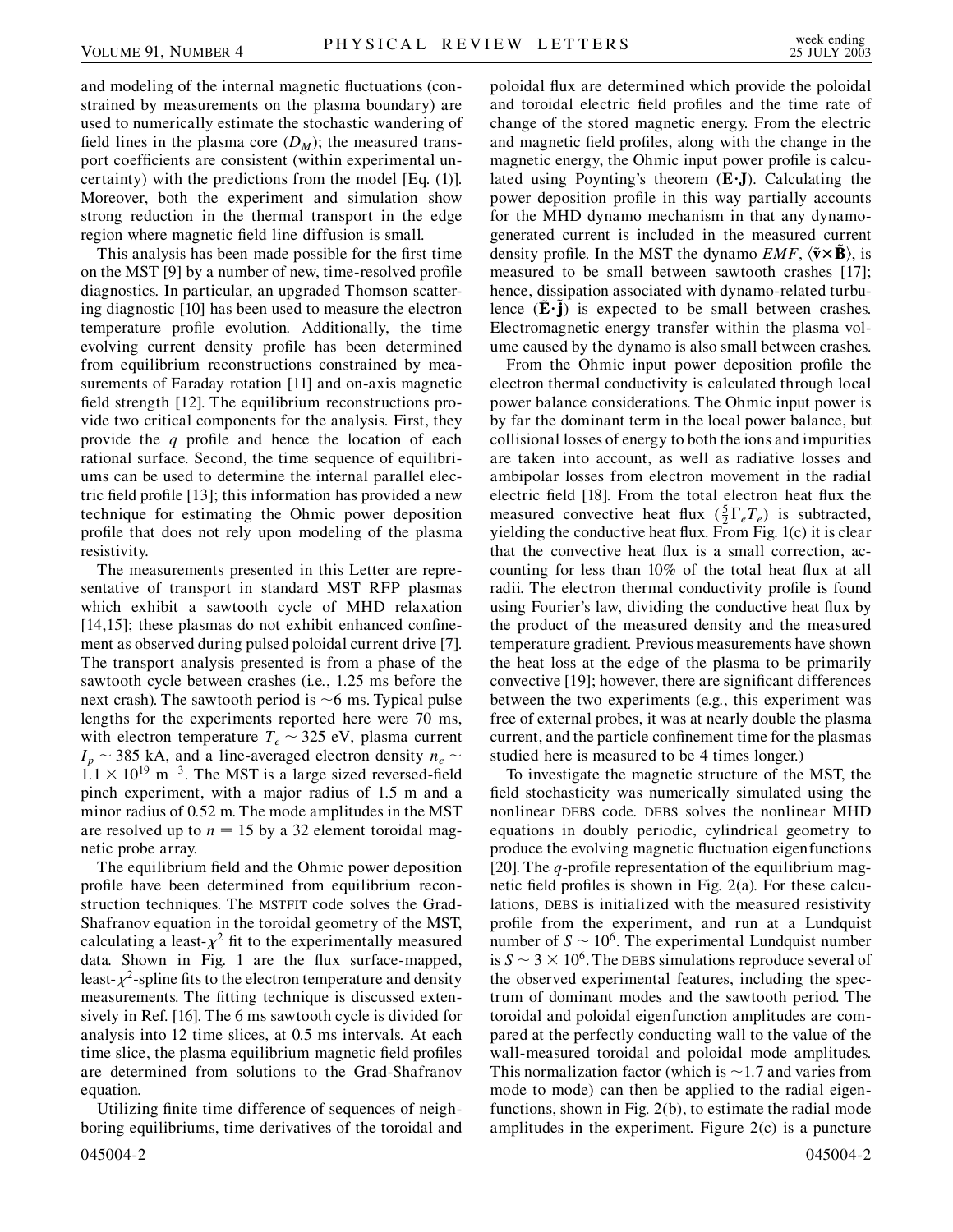

FIG. 1. Profiles  $-1.25$  ms away from the sawtooth crash of (a) measured electron temperature, (b) measured electron density, and (c) calculated heat and particle flux. The sawtooth period is  $\sim$ 6 ms.

plot representation of magnetic field lines traced from 20 equally spaced radii in the simulated MST plasma. The puncture plot is generated using the MAL code [21], which utilizes the magnetic fluctuation eigenfunctions calculated by the DEBS code, and normalized by the experimentally measured mode amplitudes. A measure of the magnetic field diffusivity, and hence thermal conductiv-



FIG. 2. (a) The experimental *q* profile away from a sawtooth crash including calculated magnetic tearing mode island widths, (b) the eigenfunctions of radial magnetic fluctuations as calculated by DEBS modeling at  $S \sim 10^6$ , and (c) the puncture plot that results from field line tracing applying the MAL code to the DEBS simulation. The field structure outside of the reversal surface is not captured in this figure, since only 0 *< n <* 33 modes are plotted in this case.

045004-3 045004-3

ity, can be found directly from these simulations [22] by ensemble averaging the square of the radial excursion  $\Delta r$ over the field line length  $\Delta L$ ,  $\chi_{\text{MAL}} = v_{T_e} \langle \Delta r^2 / 2 \Delta L \rangle$ . This is a numerical simulation of the RR analytical expression for stochastic diffusion. The result of this simulation is in very good agreement with the measured thermal conductivity as shown in Fig. 3(a). Moreover, where the field stochasticity is high, the relation  $\chi_{RR}$  =  $X_{\text{MAL}}$  should hold, which is supported by Fig. 3(a). This relation is violated when the stochasticity is low, in accordance with the derivation of  $\chi_{RR}$ .

Figure 2(a) shows the  $q$ -profile representation of the experimental equilibrium fields in an MST plasma, along with the locations and widths of the dominant tearing mode islands as calculated from the experimentally normalized radial fluctuation eigenfunctions from DEBS. From Figs. 2(a) and 2(c) it is clear that in the core of the plasma there is a large magnetic island ( $m = 1$ ,  $n =$ 6), which is relatively isolated, due to the local *q* shear, from the next large island ( $m = 1$ ,  $n = 7$ ). In the midradius region, however, the location of resonant islands  $(m = 1, n = 10, 11, 12, \ldots)$  are packed closely together. Even though the mode amplitudes (and islands) are small in this region the overlap among islands is large. The field line tracing calculations confirm the experimental measurements that though there is a large variation in the size of the magnetic fluctuations, the thermal transports in the core and midradius regions are approximately equal. This suggests that field stochasticity, and not fluctuation amplitude, is a more important indicator of magnetic fluctuation induced transport. In the edge of the plasma, good flux surfaces are again restored. The DEBS simulation confirms that the edge field is not stochastic, consistent with the fact that the dominantly unstable tearing modes are nonresonant at the edge, and that the radial field is forced to zero at the perfectly conducting boundary.

In summary, transport in a stochastic magnetic field, caused by overlapping adjacent islands in the RFP, has been measured and compared to theory. These measurements have been made in standard, i.e., no external current drive, MST plasmas. A numerical simulation of the stochastic transport (at Lundquist number similar to the experiment) is in good agreement with the measured values, though the error bars are large. In the edge of